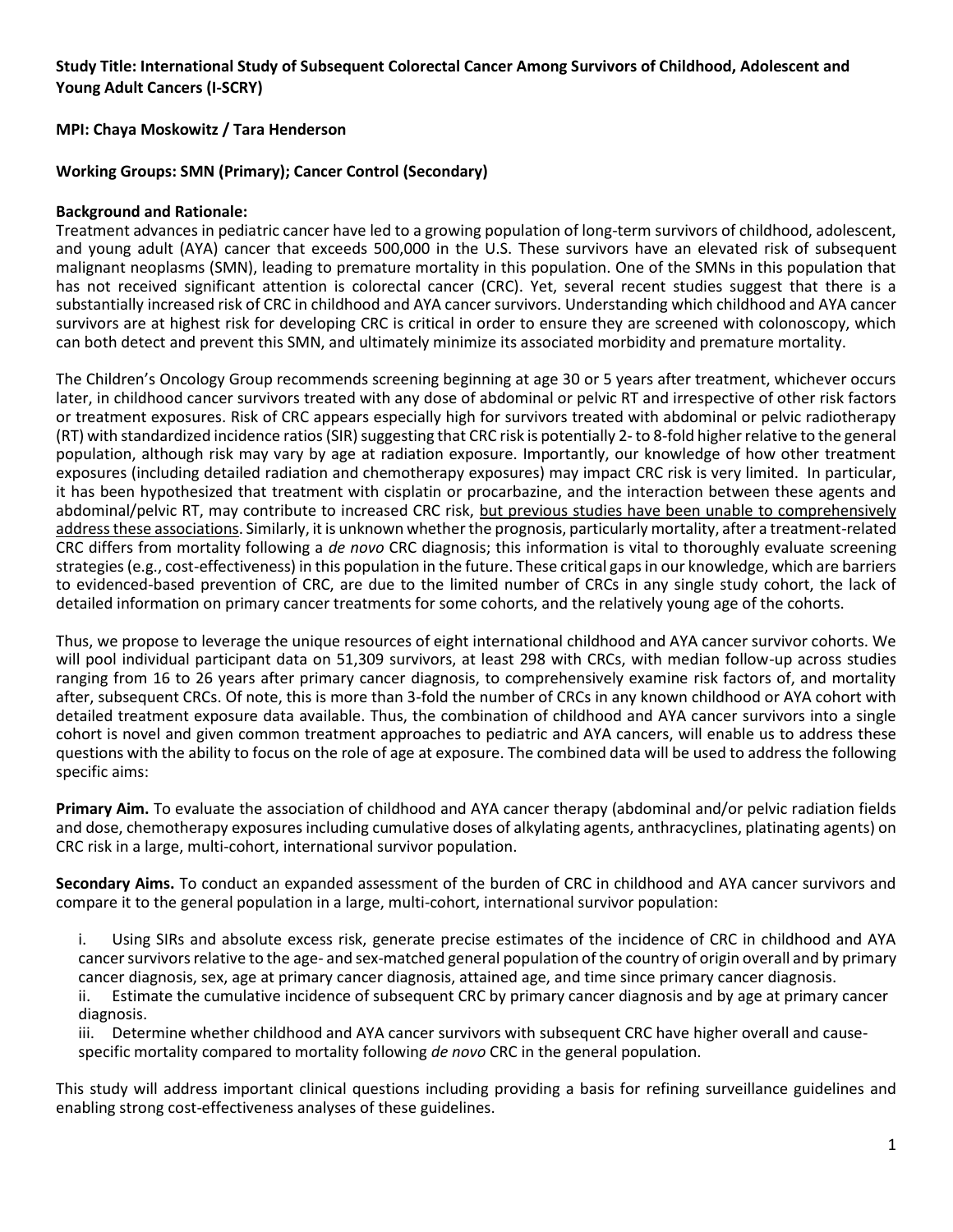# **Study Overview**

This study is a collaborative effort between multiple study groups representing survivors of a childhood and AYA cancer in North America and Europe. We propose to conduct an individual participant data (IPD) meta-analysis and pool data on individual participants in 8 existing cohorts. These cohorts were selected for inclusion based on primary cancer diagnoses defining the cohort, ages at which participants were diagnosed with these primary cancers, availability of high quality, detailed treatment information for the primary cancer, and numbers of CRC cases observed within the cohort. In the first phase of this study, data on approximately 51,000 individuals diagnosed with a cancer prior to age 40 will be sent to Memorial Sloan Kettering Cancer Center (MSKCC). The data items will be standardized to common scales of measurements across studies to permit unified analyses addressing our hypotheses. The second phase of this study will involve analyzing the pooled data to address the scientific questions of interest. The overall goal of the work proposed in this application is to elucidate the associations between subsequent CRC and treatments used for a childhood and AYA cancer, particularly to better understand how the interaction of these treatments may modify the risk of subsequent CRC, to understand the role that age at treatment

# **Figure 2. Study Overview**

#### **Phase I. Data assembly and harmonization**

- **-** 8 multi-national survivorship cohorts
- **-** > 51,000 childhood and AYA cancer survivors
- **-** > 298 with subsequent CRC\*

#### **Phase II. Analysis and reporting**

Primary aim: Evaluate association of childhood and AYA cancer therapy with subsequent CRC

Second aim: Assess burden of CRC in childhood and AYA cancer survivors

\*Updated linkage to several European cancer registries expected to result in additional numbers of CRCs.

plays in the risk of CRC, and to examine prognosis following subsequent CRC in this population. Across all the cohorts, key components of the RT treatment were abstracted from MRs and RT records in a similar manner. Specifically, information on the prescriptions, including the treatment fields and delivered doses, as well as the dates that RT was administered, were recorded. What we will not have available is dosimetry estimates of the absorbed dose of RT at the CRC tumor site. Dosimetry is not available in clinical care, though. The delivered doses and fields will be more useful for informing screening guidelines.

# **C2.3 Description of the available data**

In preparation for this proposal, we queried the individual cohort databases to ascertain the numbers of survivors with CRC and key treatment exposures. As shown in **Table 1**, there are a total of 51,309 childhood and AYA cancer survivors who will contribute to the pooled cohort. Across the cohorts there are currently 298 survivors who were subsequently diagnosed with CRC. Note that prior to sending data to MSKCC, several of the European study groups (the Dutch and Norwegian groups) will update data and perform new linkages to their cancer registries, so the number of CRCs is expected to increase. Median follow-up after the primary cancer diagnosis across the cohorts ranges from 13 to 26 years. Over 43,000 were alive at last contact and 134 have died after being diagnosed with CRC. 42% are female. With regard to ages at primary cancer diagnosis: 22,183 were diagnosed before age 10 (62 with CRC), 13,092 were diagnosed between ages 10 and 19 (65 with CRC), and 16,034 were diagnosed at age 20 or older (171 with CRC).

We have also prepared preliminary counts on the number of cohort members with key treatment exposures of interest. As shown in **Table 2**, 20% (n=10,374) of the pooled cohort were treated with abdominal or pelvic RT, 12% (n=5,987) with procarbazine and 11% (n=5,575) with cisplatin.

Finally, we also queried the individual cohort databases for information on smoking history and body mass index (BMI). Because this is information that changes over time and is not coded consistently across the cohorts, our ability to summarize it thoroughly before having data and harmonizing it is limited. Based on our queries for information on when survivors were between the ages of 25 and 30 or as near as possible to that, we estimate that the percentages of survivors who reported ever smoking range from about 23% (the U.S. cohorts) to approximately 40% (European cohorts). Furthermore, between 30% and 50% of the cohorts' participants were overweight or obese (BMI ≥ 25) during this same time frame. Dietary and alcohol consumption is not available consistently in the cohorts.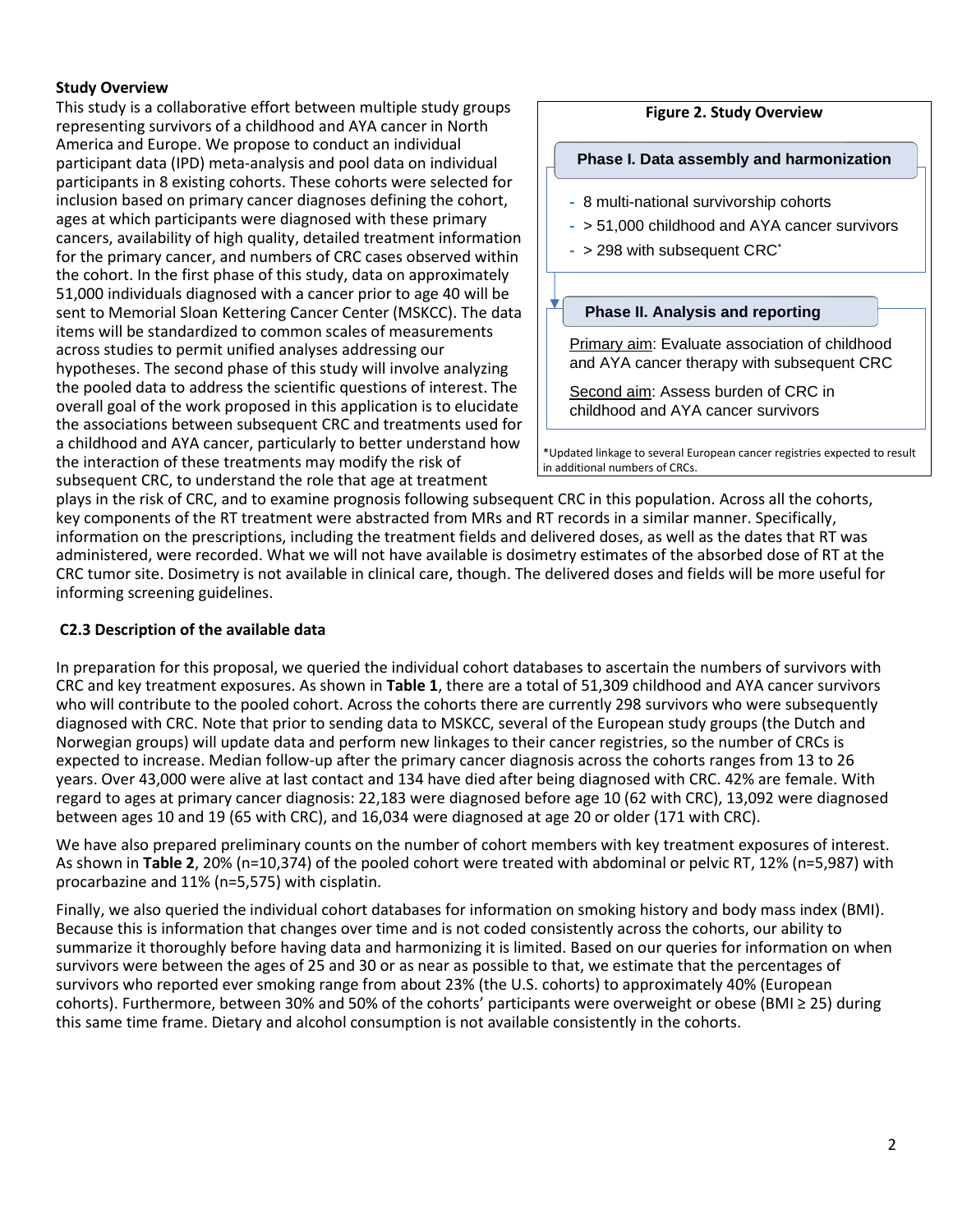### **Table 1. Description of cohorts**

| <b>Cohort</b>            | Age range | Years of  | Years follow-up, | <b>Frequency</b> |            | Vital status |             |                 |  |
|--------------------------|-----------|-----------|------------------|------------------|------------|--------------|-------------|-----------------|--|
|                          | at Dx,    | <b>Dx</b> | median (IQR)     | Total            | <b>CRC</b> | <b>Alive</b> | Deceased    | <b>Deceased</b> |  |
|                          | vears     |           |                  |                  |            |              | without CRC | after CRC       |  |
| CCSS <sup>*</sup>        | $0 - 21$  | 1970-1999 | 25 (19, 33)      | 22,265           | 80         | 18,648       | 3,591       | 26              |  |
| <b>SJLIFE</b>            | $0 - 21$  | 1962-2012 | 24 (16, 33)      | 5,017            | 17         | 4.801        | 210         | 6               |  |
| <b>LATER</b>             | $0 - 17$  | 1963-2001 | 25 (19, 33)      | 5,843            | 13         | 5.359        | 482         | $\overline{2}$  |  |
| Dutch HL cohort          | $0 - 40$  | 1965-2008 | 21 (15, 29)      | 2.910            | 37         | 1.916        | 966         | 28              |  |
| <b>CRYSTAL</b>           | 15-40     | 1989-2012 | (8, 18)<br>13    | 790              | 5          | $***$        | $***$       | $***$           |  |
| Dutch testicular ca.     | $10 - 40$ | 1976-2007 | 16 (11, 22)      | 4,635            | 26         | 4,373        | 253         | 9               |  |
| IUK HL cohort            | $0 - 36$  | 1956-2003 | 26 (20, 34)      | 4,380            | 55         | 3.246        | 1,100       | 36              |  |
| Norwegian testicular ca. | $27 - 40$ | 1980-2009 | 19 (13,26)       | 5.469            | 65         | 4.849        | 591         | 27              |  |
| <b>Total</b>             |           |           |                  | 51.309           | 298        | 43,192       | 7,193       | 134             |  |

Dx = Diagnosis; IQR = interquartile range; ca.= cancer cohort; \*Survivors who participate in both CCSS and SJLIFE have been removed from the<br>tabulations for CCSS. \*\*The Dutch NHL cohort is being cleaned as this application

| Table 2. Frequencies of treatment exposures, overall and for patients with colorectal cancer, across cohorts |                             |            |                          |            |                     |            |                  |      |                       |                |
|--------------------------------------------------------------------------------------------------------------|-----------------------------|------------|--------------------------|------------|---------------------|------------|------------------|------|-----------------------|----------------|
| <b>Cohort</b>                                                                                                | <b>Abdominal/ Pelvic RT</b> |            | <b>Alkylating agents</b> |            | <b>Procarbazine</b> |            | <b>Cisplatin</b> |      | <b>Anthracyclines</b> |                |
|                                                                                                              | Total                       | <b>CRC</b> | Total                    | <b>CRC</b> | Total               | <b>CRC</b> | <b>Total CRC</b> |      | Total                 | <b>CRC</b>     |
| <b>CCSS</b>                                                                                                  | 4.519                       | 36         | 10.831                   | 58         | 1.863               | 28         | 1.928            |      | 9.374                 | 35             |
| <b>SJLIFE</b>                                                                                                | 1,132                       | 8          | 2.827                    | 12         | 241                 | 2          | 456              | 2    | 2.827                 | 10 I           |
| <b>ILATER</b>                                                                                                | 0.006                       |            | 2.987                    |            | 407                 |            | 433              | 0    | 2,690                 | $\overline{2}$ |
| Dutch HL cohort                                                                                              | 1.188                       | 27         | 1.911                    | 22         | 1.470               | 20         | N/A              | N/A' | 1,387                 | 3 <sup>1</sup> |
| <b>CRYSTAL</b>                                                                                               | 81                          | 0          | 714                      | 4          | N/A                 | N/A        | 59               | 0    | 737                   | 5              |
| Dutch testicular ca.                                                                                         | 332                         | 14         |                          |            | N/A                 | N/A'       | 408              | 9    |                       | 0              |
| IUK HL cohort                                                                                                | 472                         | 12         | 2.302                    | 38         | 2.006               | 35         | 61               | 0    | 1.580                 | 11.            |
| Norwegian testicular ca.                                                                                     | 1.644                       | 37         | 41                       |            |                     |            | 2,230            | 21   | ~10                   | 0              |
| Total                                                                                                        | 10.374                      | 141        | 21.613                   | 138        | 5.987               | 67         | 5.575            | 39   | 18.595                | 66             |

RT = radiotherapy; ca = cancer; \*Treatment very rarely used in this cohort.

#### **Data to be requested**

We plan for de-identified datasets to be sent to MSKCC via a secure passwordprotected file transfer protocol service. Raw data will be stored in its original format. The list of data elements to be obtained from each study group is shown in **Table 3**.

#### **General statistical considerations**

This study is a retrospective individual participant data (IPD) meta-analysis that combines hospital- and population-based data. Before describing the analytic methods to be used for the individual Aims, here we describe methodology applicable to all Aims. Analyses will begin by using descriptive methods such as summary statistics (means, medians, etc.) and graphical methods to explore and understand trends. This will be done for the entire pooled cohort and separately by individual cohorts to understand between-study heterogeneity. Our plan is to use a one-stage approach, analyzing individual-level data from the different cohorts in a single step while accounting

#### **Table 3. Data elements to be assembled across the cohorts**

Primary cancer diagnosis (diagnosis and date of diagnosis) Age at primary cancer diagnosis

Sex

Race

Radiotherapy (field, delivered dose, and date started)

Anthracyclines (specific drugs, cumulative doses, and date started) Alkylating agents (specific drugs, cumulative doses, and date started) Platinum-based drugs (specific drugs, cumulative doses, and date started)

Anti-metabolites (specific drugs, cumulative doses, and date started) Anti-tumor antibiotics (specific drugs, cumulative doses, and date started)

Corticosteroids (specific drugs, cumulative doses, and date started)

Plant alkaloids (specific drugs, cumulative doses, and date started)

Epipodophyllotoxins (specific drugs, cumulative doses, and date started) Enzyme chemotherapy (specific drugs, cumulative doses, and date started)

Colorectal cancer diagnosis (including stage and location) Date and age at colorectal cancer diagnosis

Vital status (alive/dead, date of death or last contact, and cause of death)

Smoking status and age at which the information was captured Body mass index and age at which the information was captured

for clustering of individuals within studies. This approach allows all studies to be analyzed simultaneously, provides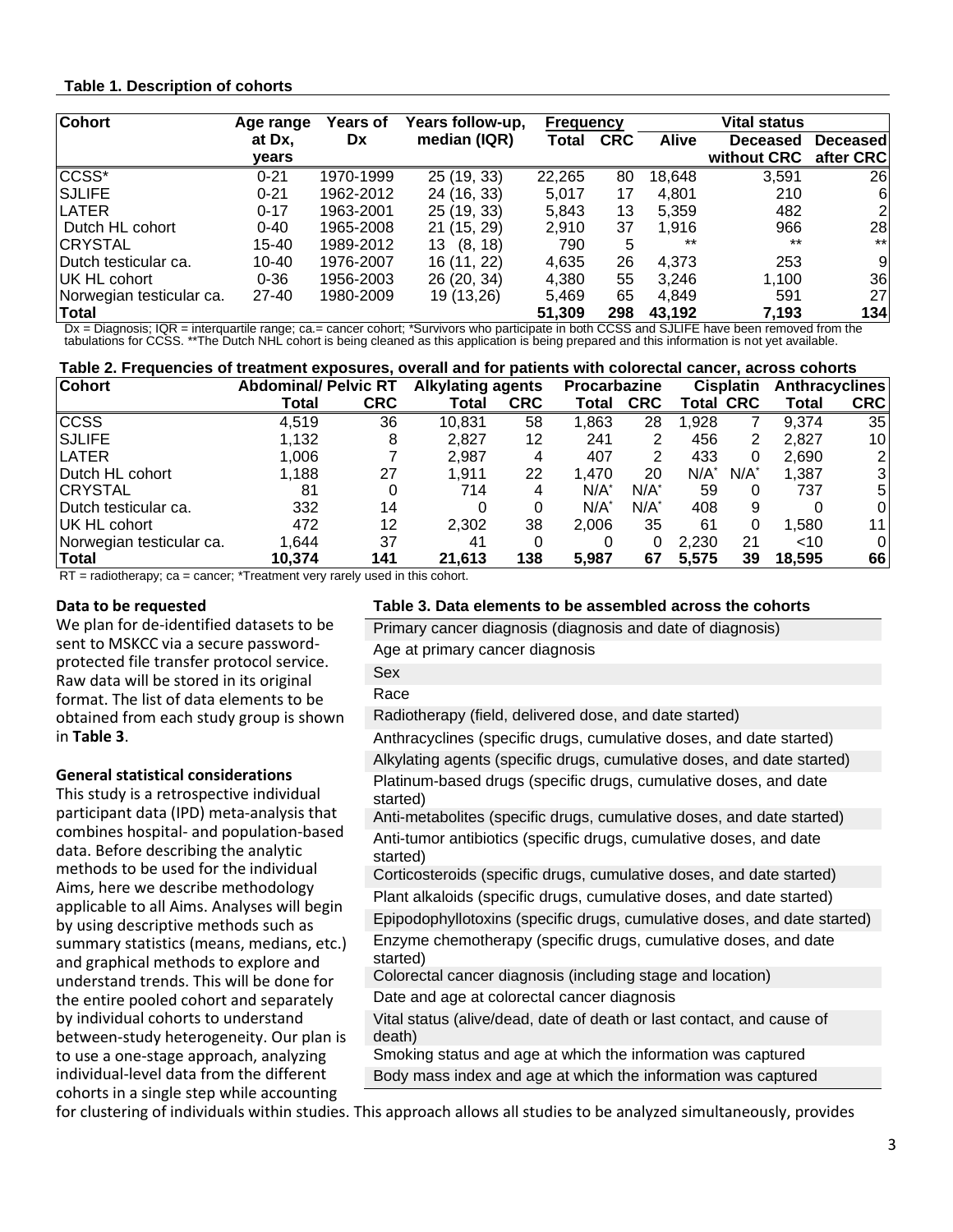greater flexibility in modeling choices, greater ability to study interactions, and can have better convergence properties if some studies contribute a small number of cases.<sup>1, 2</sup> For all analyses, childhood and AYA cancer survivors will be considered at risk of CRC beginning at five years after their primary cancer diagnosis until death, a CRC diagnosis, or date of last contact. In general, the time scale for analysis will be the time since the primary cancer diagnosis, but we will also present key results using age as the time scale.

Heterogeneity of effects between studies: We will carefully examine between-study heterogeneity and participant-level variation in associations between treatment exposures and risk of CRC. Possible sources of heterogeneity include different incidence rates of CRC in the different countries, different CRC surveillance patterns since recommendations for this population vary across countries, different follow-up times between the studies, and different distributions of effect modifiers across studies. In the methods detailed below, we plan to use mixed effects (hierarchical) models to account for between-study heterogeneity and clustering of patients within study. Within this framework, we will evaluate causes of heterogeneity. For potential causes of heterogeneity that are constant within study (e.g. country or screening recommendation), mixed effects models will be used to test the null hypothesis of no effect-modification by including an interaction between potential effect modifiers and treatment exposures. Covariates will be centered at within-study mean values to avoid ecological bias.<sup>1, 3</sup> Similarly, mixed effects models will be used to evaluate potential causes of heterogeneity that vary within study (e.g. smoking status) by including an interaction term and including random effects to allow for residual heterogeneity.<sup>3</sup> In the case of different lengths of follow-up between studies and effects that change over time, potential heterogeneity will be explored by modeling the effect as time-dependent.<sup>1,4</sup>

# **Primary Aim: Evaluate the association of childhood and AYA cancer therapy with CRC**

We will evaluate the association between CRC risk and childhood and AYA cancer therapy. We hypothesize that abdominal/pelvic RT, procarbazine, and cisplatin will be associated with elevated CRC risks and that there is doseresponse relationship between doses and risk. We hypothesize there is an interaction between chemotherapies and abdominal/pelvic RT such that the association between procarbazine or cisplatin and CRC risk is different depending upon RT exposure. We further hypothesize that age at exposure modifies the risk conferred by these therapies.

The models will use the time since diagnosis (or more specifically, the time from diagnosis + 5 years) as the time scale and adjust for other covariates including age at treatment, sex, race, smoking status, and BMI. We will use mixed effects, stratified, cause-specific, Cox proportional hazards models to evaluate associations.<sup>3</sup> This approach will allow us to simultaneously estimate heterogeneity of the baseline rate of CRC within studies and heterogeneity of the treatment exposure effects. We will specify a separate baseline hazard for each study, allowing the underlying baseline risk of CRC to differ by study (without assuming proportional hazards).

# **Secondary Aims: Assess the burden of CRC in childhood and AYA cancer survivors**

To compare the incidence of CRC in childhood and AYA cancer survivors to that observed in the general population, SIRs, defined as the ratio of the observed incidence rates of childhood and AYA cancer survivors with CRC relative to the incidence rate of CRC in the general population, will be estimated. Age-, calendar year-, and sex-specific incidence rates in the general population will be obtained separately for each cohort using registries in the respective countries. For CCSS and SJLIFE, population incidence rates of CRC in the US will be obtained from the Surveillance, Epidemiology and End Results (SEER) program.<sup>5</sup> For the Dutch cohorts, population incidence rates will be obtained from the Netherland Cancer Registry<sup>6</sup>, for the UK cohort, from the Office of National Statistics<sup>7</sup>, and for the Norwegian cohort from the Cancer Registry of Norway<sup>8</sup>. These analyses will be carried out using a multilevel Poisson regression framework with a log link function that includes an offset term for the log of the expected counts as well as study-specific random effects to account for within-study clustering.<sup>9</sup>

We will also estimate the absolute risk of CRC using mixed effects models. The cumulative incidence of CRC treating death without CRC as a competing risk will be estimated using an estimator of cumulative incidence arising from a random effects proportional hazards model that accounts for the within-study clustering. This is a model for the subdistribution hazard (similar to the frequently used Fine and Gray approach for competing risks regression), but incorporates a frailty term (random effect) representing the different studies.<sup>10</sup>

Overall mortality after a subsequent CRC diagnosis in childhood and AYA cancer survivors will be analyzed using the mixed-effects stratified Cox model described above for Aim 2. Participants will be considered at risk of death starting at the date of diagnosis with CRC. Time since the CRC diagnosis will be the time scale.